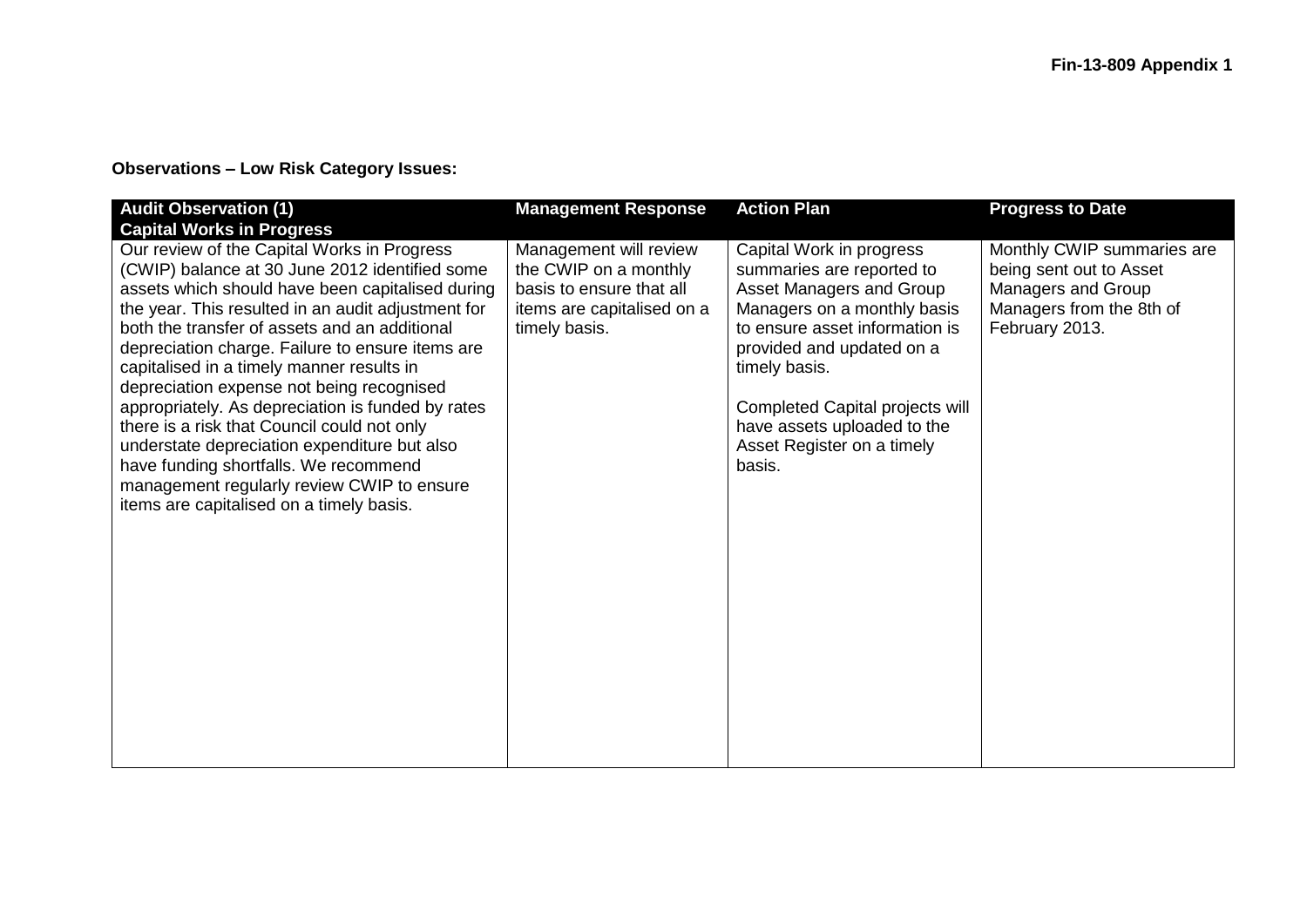| <b>Audit Observation (2)</b>                                                                                                                                                                                                                                                                                                                                                                                                                                                                                                                                                                                                                                                                                                                                                                                                                                                                                       | <b>Management Response</b>                                                                                                                                                                                                                         | <b>Action Plan</b>                                                                                                                                                                                      | <b>Progress to Date</b>                                                                                                                                                                                                                                                                                                                                                                |
|--------------------------------------------------------------------------------------------------------------------------------------------------------------------------------------------------------------------------------------------------------------------------------------------------------------------------------------------------------------------------------------------------------------------------------------------------------------------------------------------------------------------------------------------------------------------------------------------------------------------------------------------------------------------------------------------------------------------------------------------------------------------------------------------------------------------------------------------------------------------------------------------------------------------|----------------------------------------------------------------------------------------------------------------------------------------------------------------------------------------------------------------------------------------------------|---------------------------------------------------------------------------------------------------------------------------------------------------------------------------------------------------------|----------------------------------------------------------------------------------------------------------------------------------------------------------------------------------------------------------------------------------------------------------------------------------------------------------------------------------------------------------------------------------------|
| <b>Quote Process</b>                                                                                                                                                                                                                                                                                                                                                                                                                                                                                                                                                                                                                                                                                                                                                                                                                                                                                               |                                                                                                                                                                                                                                                    |                                                                                                                                                                                                         |                                                                                                                                                                                                                                                                                                                                                                                        |
| Our review of debtors and provisions identified<br>two debtors in dispute as a result of quotes for<br>resource consent being significantly different than<br>the actual charges. The difference between actual<br>costs and the original quotes were due to a<br>change in resource requirement of which both<br>customers were aware. While there is no dispute<br>over the change in the extent of work, the<br>customers were not updated during the process<br>as to the extent of the change in costs. Disputes<br>result in Council incurring additional cost and time<br>to reach a resolution. There is potential to reduce<br>this if there is greater communication in relation to<br>the cost impact resulting from a change in<br>resource requirement. We recommend where<br>there are requirement changes customers are<br>notified formally of the updated costs prior to<br>commencement of work. | Council will ensure that<br>clients are kept fully<br>informed as much as<br>practicable of any changes<br>to original quotes that<br>could impact on the final<br>cost. This should avoid<br>any disputes when the<br>final invoices are charged. | Processes to be set up to<br>ensure clients kept informed as<br>much as practicable on any<br>changes to original quotations.<br>Also ensure charging of all<br>costs undertaken on a monthly<br>basis. | All Council work that is<br>recharged out to developers<br>for Resource Consents or<br>Private Plan Changes is<br>charged out on a monthly<br>basis.<br>As part of the review of<br><b>Regulatory Services processes</b><br>will be set up to ensure that<br>quotations for work for<br>customers are regularly<br>reviewed and updates<br>provided to customers on a<br>timely basis. |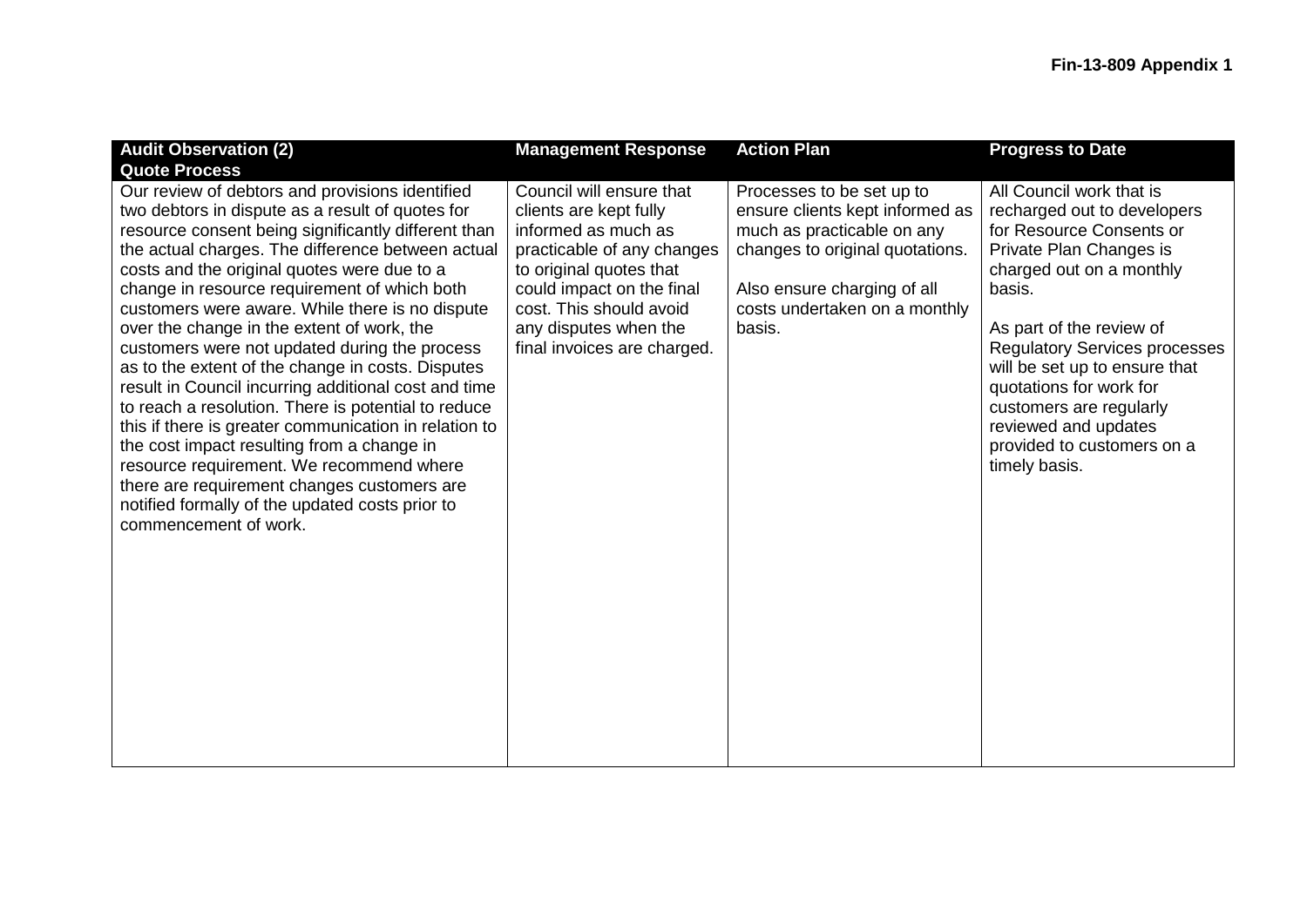| <b>Management Response</b>                                                                                                                                                                                                                                                                   | <b>Action Plan</b>     | <b>Progress to Date</b> |
|----------------------------------------------------------------------------------------------------------------------------------------------------------------------------------------------------------------------------------------------------------------------------------------------|------------------------|-------------------------|
|                                                                                                                                                                                                                                                                                              |                        |                         |
| Council agrees with Ernst<br>& Young's comments that<br>the Desk Bank summary<br>payment schedule does<br>not need to be signed<br>because the Desk Bank<br>system requires two<br>authorisers with unique<br>identification codes to<br>authorise payments before<br>they can be processed. | Activity discontinued. | Completed               |
|                                                                                                                                                                                                                                                                                              |                        |                         |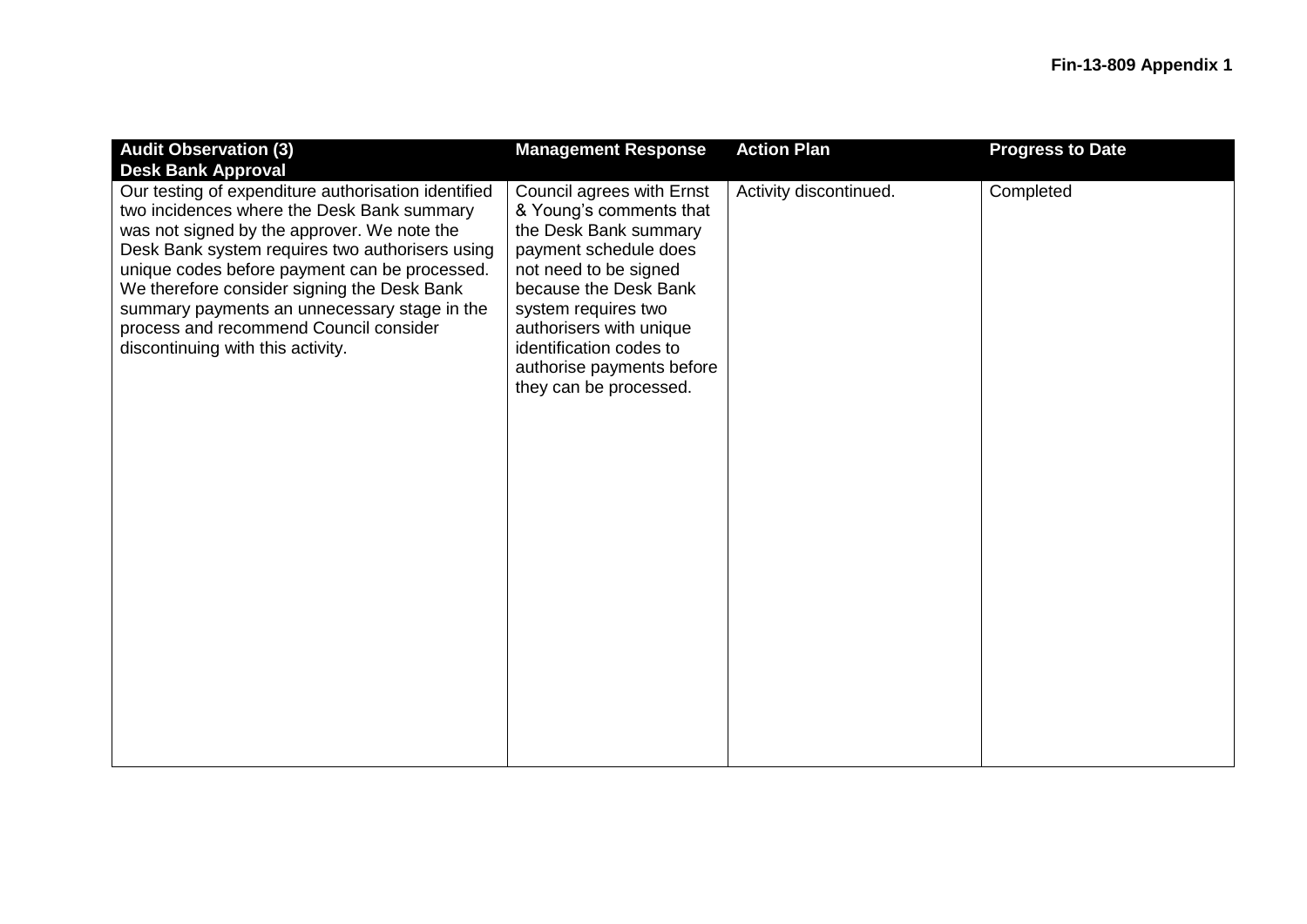| <b>Audit Observation (4)</b>                                                                                                                                                                                                                                                                                                                                                                                                                                                                                 | <b>Management Response</b>                                                                                                                                                                                                                                                                                                                                                                                                                                                                                                                                                                      | <b>Action Plan</b>                                                                                                                                                                                                                                                                                                                                                                                                                                                                                                                                                                                                                                           | <b>Progress to Date</b>                                                                                                                                                                                                                                                                                                                                                                                                                                                                                                                                                                                                                                                                                                                                                                                                                                                                              |
|--------------------------------------------------------------------------------------------------------------------------------------------------------------------------------------------------------------------------------------------------------------------------------------------------------------------------------------------------------------------------------------------------------------------------------------------------------------------------------------------------------------|-------------------------------------------------------------------------------------------------------------------------------------------------------------------------------------------------------------------------------------------------------------------------------------------------------------------------------------------------------------------------------------------------------------------------------------------------------------------------------------------------------------------------------------------------------------------------------------------------|--------------------------------------------------------------------------------------------------------------------------------------------------------------------------------------------------------------------------------------------------------------------------------------------------------------------------------------------------------------------------------------------------------------------------------------------------------------------------------------------------------------------------------------------------------------------------------------------------------------------------------------------------------------|------------------------------------------------------------------------------------------------------------------------------------------------------------------------------------------------------------------------------------------------------------------------------------------------------------------------------------------------------------------------------------------------------------------------------------------------------------------------------------------------------------------------------------------------------------------------------------------------------------------------------------------------------------------------------------------------------------------------------------------------------------------------------------------------------------------------------------------------------------------------------------------------------|
| <b>Bond Refunds</b>                                                                                                                                                                                                                                                                                                                                                                                                                                                                                          |                                                                                                                                                                                                                                                                                                                                                                                                                                                                                                                                                                                                 |                                                                                                                                                                                                                                                                                                                                                                                                                                                                                                                                                                                                                                                              |                                                                                                                                                                                                                                                                                                                                                                                                                                                                                                                                                                                                                                                                                                                                                                                                                                                                                                      |
| Council retain a bond when resource and building<br>consents are requested. This is held as a liability<br>until work is completed and the customer<br>requests a refund. At 30 June 2012 bonds held<br>for resource consents totalled \$343k and \$658k<br>for building consents. We note some deposits<br>date back to 2000. Given the age of some of<br>these deposits we suggest Council review the<br>likelihood of work being completed and consider<br>whether some of these liabilities be released. | <b>The Council</b><br>acknowledges that there<br>are some Bonds that have<br>been held for a number of<br>years and investigation<br>work will be carried out to<br>ensure that these Bonds<br>are released where work<br>has been completed. The<br>Bonds held will be<br>reviewed on a regular<br>basis.<br>It needs to be<br>acknowledged that some<br>of this work has been put<br>on-hold at the request of<br>the Developers due to the<br>economic downturn and<br>some of these need to be<br>further followed up to see<br>whether they intend to<br>continue with the<br>development. | All Bonds reviewed and<br>released when work completed<br>included as part of<br>Regulatory/Compliance<br>Finance Work programme.<br>The outstanding Bonds will be<br>split between those less than<br>12 months old and those over<br>12 months.<br>A full review of those Bonds<br>over 12 months old will be<br>incorporated in the work<br>programmes of Finance,<br>Regulatory and Infrastructure<br>to review and release these<br>Bonds within an agreed<br>timeframe.<br>For Bonds less than 12 months<br>Finance will send out monthly<br>outstanding bond lists to<br>Regulatory/Compliance,<br>Infrastructure for follow up on<br>work completed. | The review of the Bonds and<br>the refund of the Bonds where<br>work has been completed has<br>been included as part of the<br>Regulatory Compliance and<br>Finance Work Programme over<br>the period until 30 June 2013.<br>Both the Finance Group and<br>the Regulatory area have<br>undergone a restructure and<br>are not fully resourced at<br>present but despite this some<br>work has been undertaken on<br>reviewing the Bonds<br>outstanding and refunding<br>Bonds following inspection of<br>completed work.<br>The list of Vehicle damage<br>deposit bonds has been<br>forwarded to the Building Team<br>for review and some action to<br>release the bonds where work<br>has been completed. Of the<br>1,406 bonds (\$668,500)<br>outstanding, 69 have been<br>released to-date with a further<br>39 to be refunded once the<br>property owners have provided<br>bank account details. |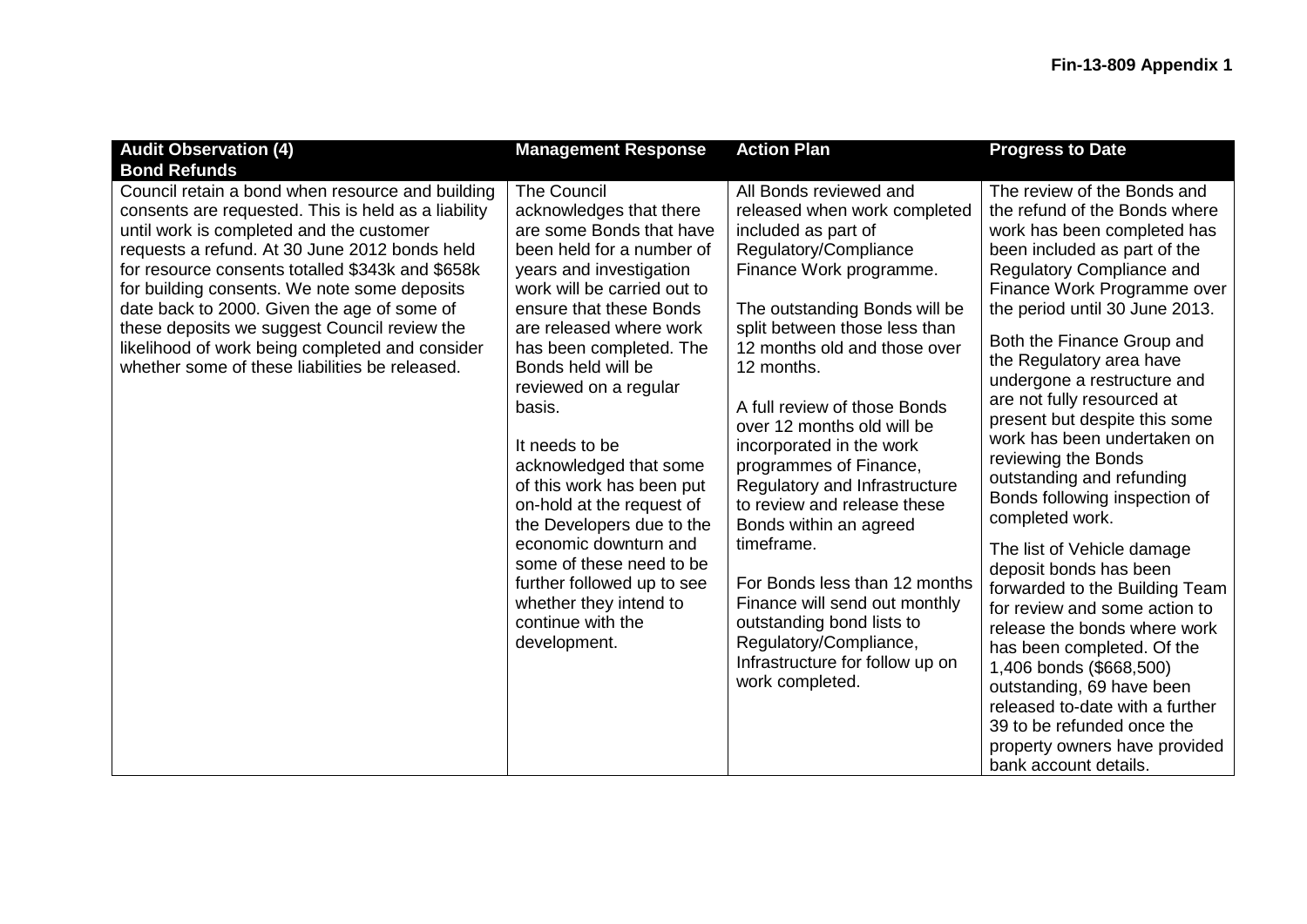| <b>Audit Observation (4)</b><br><b>Bond Refunds (continued)</b> | <b>Management Response</b> | <b>Action Plan</b>                                  | <b>Progress to Date</b>                                                                                                                                                                                                     |
|-----------------------------------------------------------------|----------------------------|-----------------------------------------------------|-----------------------------------------------------------------------------------------------------------------------------------------------------------------------------------------------------------------------------|
|                                                                 |                            |                                                     | The list of outstanding bonds<br>up to twelve months old has<br>been split from those older<br>than 12 months. The Building<br>Team will be sent both lists<br>updated every month.                                         |
|                                                                 |                            | Will also include Contract<br>Retentions in Review. | For the Resource Consent<br>Bonds, the Finance Team is<br>currently working with the<br>Compliance Team to review<br>those outstanding Bonds.<br>There are 81 resource consent<br>bonds outstanding totalling<br>\$311,382. |
|                                                                 |                            |                                                     | <b>Contract Retentions held only</b><br>relate to current contracts.                                                                                                                                                        |
|                                                                 |                            |                                                     |                                                                                                                                                                                                                             |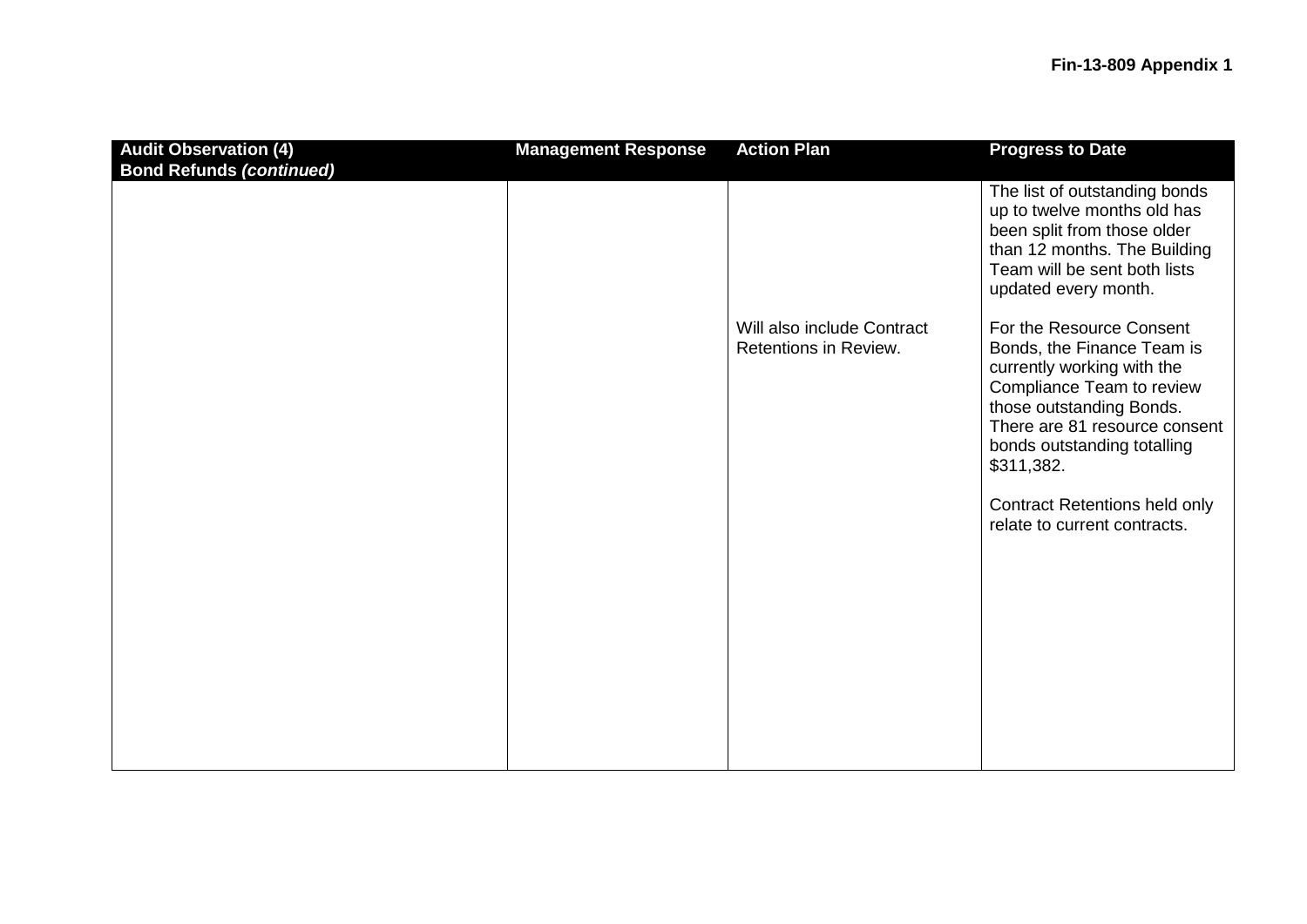| <b>Audit Observation (5)</b>                                                                                                                                                                                                                                                                                                                                                                                                                                                                                                                                                                                                                                                                                                                                                                                                                                                                                                                                                                                                                                                                                   | <b>Management Response</b>                                                                                                                                                                                                                                                                                                                                   | <b>Action Plan</b>                                                                                                                                                                                                                        | <b>Progress to Date</b>                                                                                                                           |
|----------------------------------------------------------------------------------------------------------------------------------------------------------------------------------------------------------------------------------------------------------------------------------------------------------------------------------------------------------------------------------------------------------------------------------------------------------------------------------------------------------------------------------------------------------------------------------------------------------------------------------------------------------------------------------------------------------------------------------------------------------------------------------------------------------------------------------------------------------------------------------------------------------------------------------------------------------------------------------------------------------------------------------------------------------------------------------------------------------------|--------------------------------------------------------------------------------------------------------------------------------------------------------------------------------------------------------------------------------------------------------------------------------------------------------------------------------------------------------------|-------------------------------------------------------------------------------------------------------------------------------------------------------------------------------------------------------------------------------------------|---------------------------------------------------------------------------------------------------------------------------------------------------|
| <b>Trial Balance Structure</b>                                                                                                                                                                                                                                                                                                                                                                                                                                                                                                                                                                                                                                                                                                                                                                                                                                                                                                                                                                                                                                                                                 |                                                                                                                                                                                                                                                                                                                                                              |                                                                                                                                                                                                                                           |                                                                                                                                                   |
| Council's financial statements are prepared using<br>an Excel based model that draws from the NCS<br>trial balance. This spreadsheet is stored on a<br>shared drive. The mapping of the trial balance to<br>the Financial Statements is driven by formulae<br>within this spreadsheet. Excel can be easily<br>manipulated and errors in the mapping may go<br>unidentified. There is sufficient opportunity for<br>multiple personnel to change the spreadsheet<br>given it is on a shared drive and not protected by<br>a password. If this spreadsheet was changed or<br>lost it could distort the reporting in the financial<br>statements.<br>Our audit procedures have identified which<br>accounts in the NCS trial balance map to each<br>line item within the financial statements and we<br>are satisfied the balances reported are materially<br>correct. However we recommend Council<br>consider simplifying the process used to prepare<br>the financial statements, this could include<br>consideration of the ongoing need to include<br>source of funding in each eight digit account<br>code. | A full review will be<br>undertaken of the current<br>excel based model with a<br>view to simplifying and<br>making it more user<br>friendly and less complex.<br>The source of funding still<br>needs to be considered<br>because Council is<br>required to report on its<br>funding impact statement<br>under the new financial<br>reporting requirements. | A project has been set up in<br>the Finance Group to carry out<br>a full review of the Annual<br>report spreadsheet model in<br>order to simplify.<br>The model will have its file<br>path restricted to identified<br>Finance personnel. | A full review of the model is<br>programmed for April/May<br>2013.<br>The Annual Plan/Report<br>spreadsheet model has been<br>password protected. |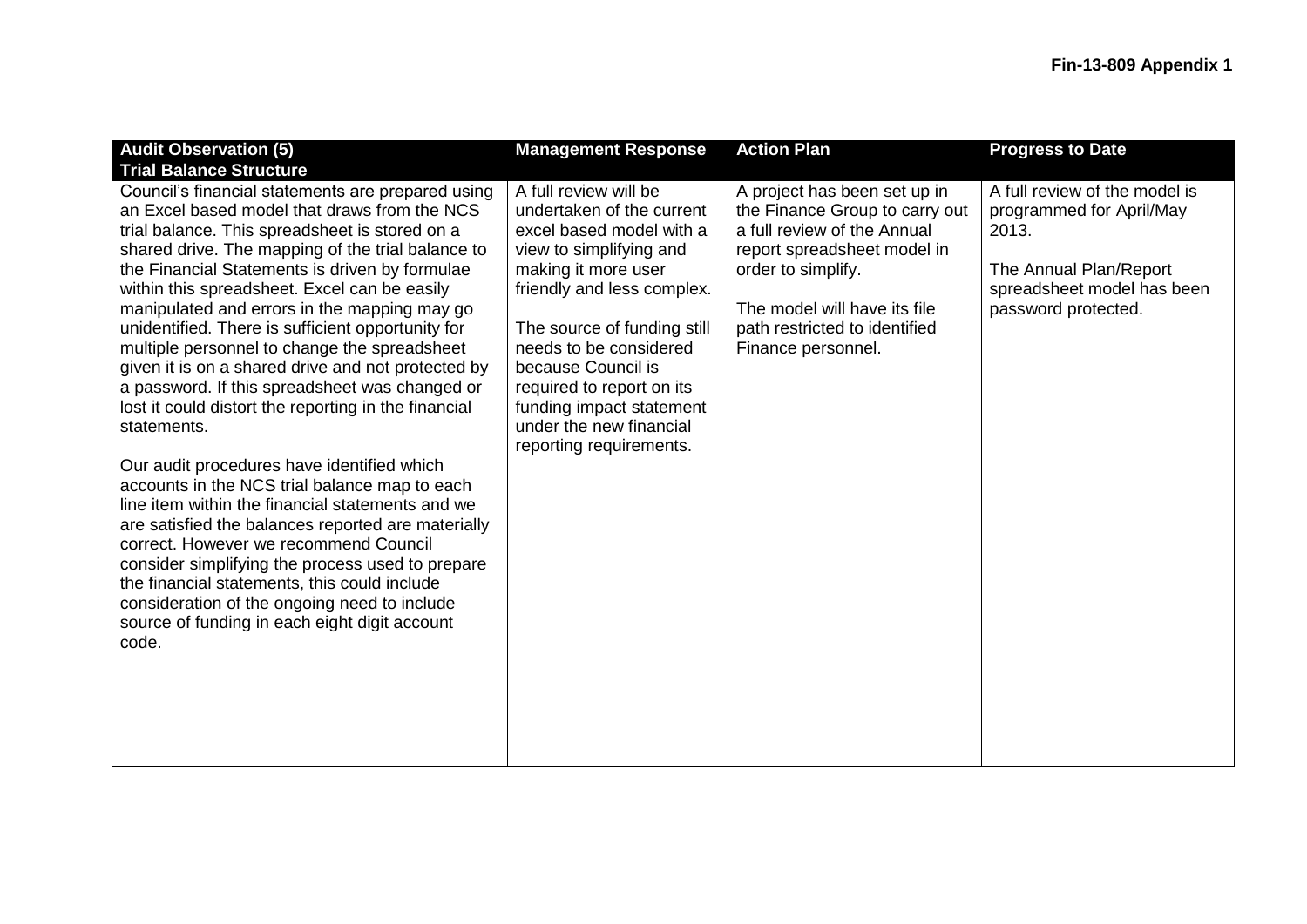| <b>Audit Observation (6)</b>                                                                                                                                                                                                                                                                                                                                                                                                                                                                                                                                                                                                                                                                          | <b>Management Response</b>                                                                                                                                 | <b>Action Plan</b>        | <b>Progress to Date</b> |
|-------------------------------------------------------------------------------------------------------------------------------------------------------------------------------------------------------------------------------------------------------------------------------------------------------------------------------------------------------------------------------------------------------------------------------------------------------------------------------------------------------------------------------------------------------------------------------------------------------------------------------------------------------------------------------------------------------|------------------------------------------------------------------------------------------------------------------------------------------------------------|---------------------------|-------------------------|
| <b>Tracking of Statement of Service Performance (SSP) Measures</b><br>During our audit of the SSP we identified the<br>following measure where the underlying data was<br>insufficient to provide support for the asserted<br>performance in the SSP;<br>Maintenance requests are measured as follows:<br>a. non urgent requests responded to within 24<br>hours<br>b. urgent request responded to within 8 hours.<br>Within the system there is the ability to identify a<br>request as urgent and non urgent. However this<br>distinction is not currently being made and<br>therefore cannot be reported. We recommend a<br>process is put in place to ensure this check is<br>made in the system. | Process has been<br>changed so that requests<br>are now being identified<br>using a check box to<br>identify whether requests<br>are urgent or non urgent. | Process has been changed. | Completed.              |